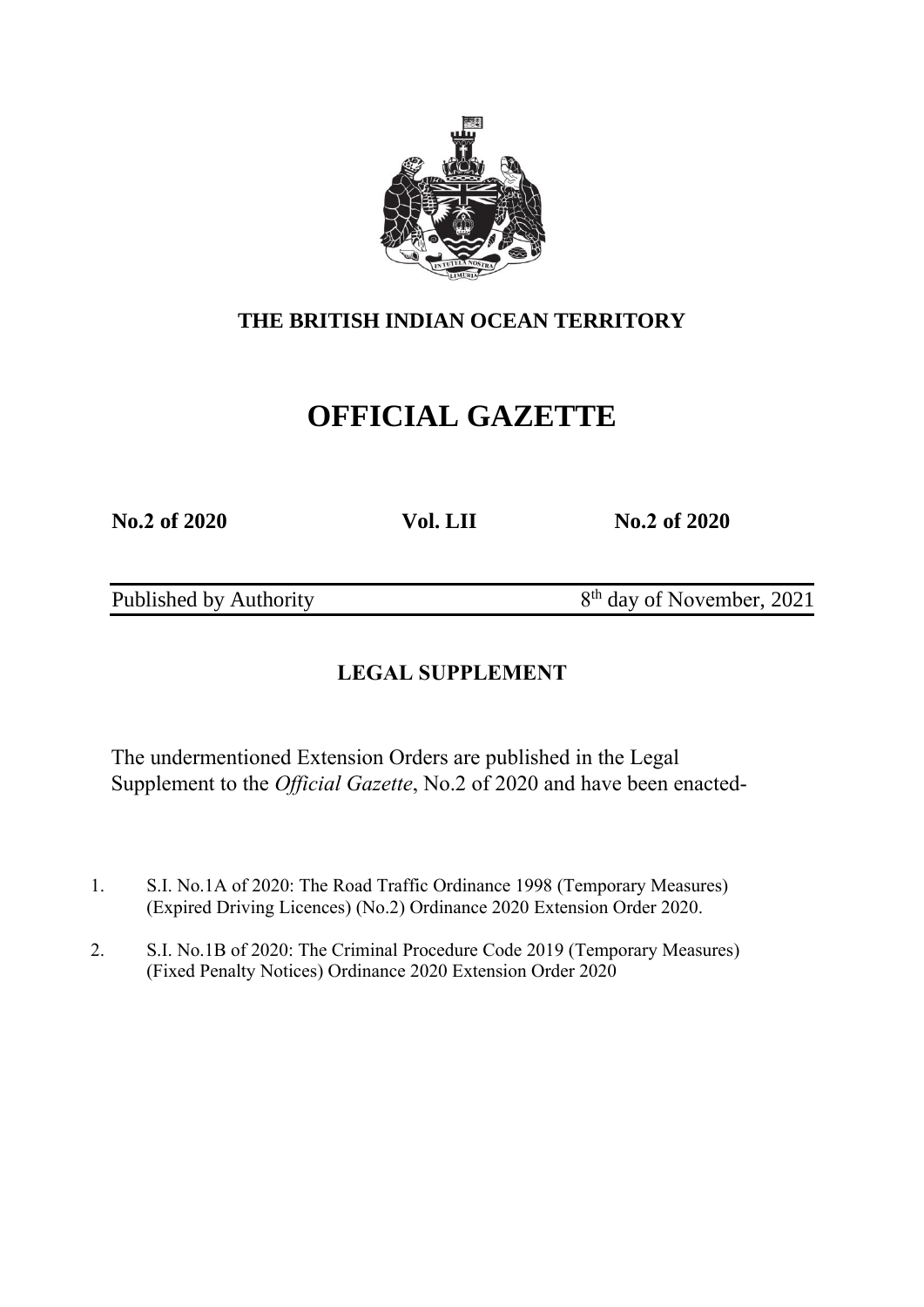

# **THE ROAD TRAFFIC ORDINANCE 1998 (TEMPORARY MEASURES) (EXPIRED DRIVING LICENCES) (No.2) ORDINANCE 2020 EXTENSION ORDER 2020**

**S.I. No.1A of 2020**

British Indian Ocean Territory Administration

All rights reserved. No part of this publication may be reproduced in any form or by any means (including photocopying or copying in electronic format) without the written permission of the Commissioner of the British Indian Ocean Territory, or otherwise as permitted under the terms of a licence from the British Indian Ocean Territory Administration.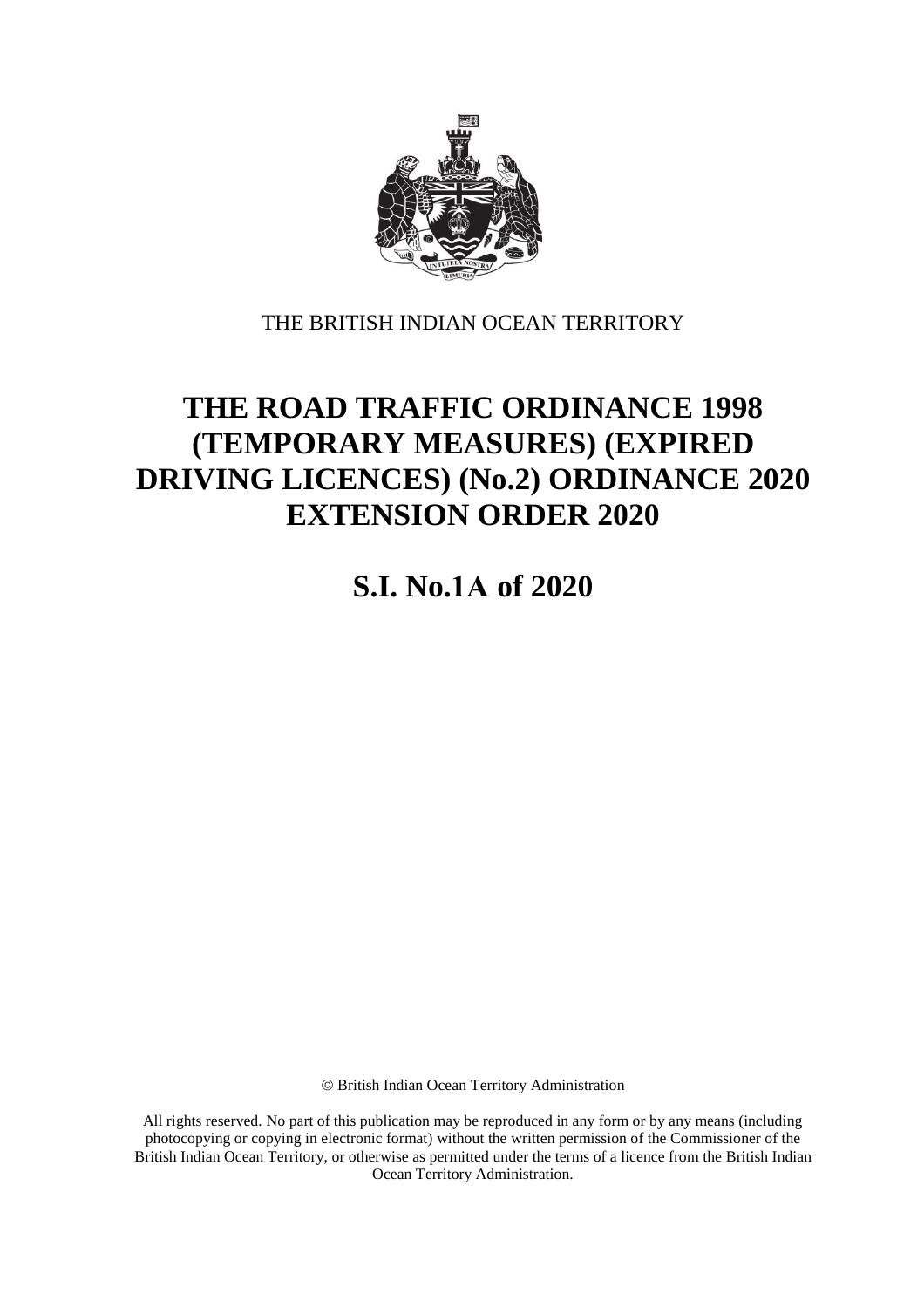### **THE ROAD TRAFFIC ORDINANCE 1998 (TEMPORARY MEASURES) (EXPIRED DRIVING LICENCES) (No.2) ORDINANCE 2020 EXTENSION ORDER 2020**

#### **S.I. No.1A of 2020**

The Commissioner, acting in accordance with section 6 of the Road Traffic Ordinance 1998 (Temporary Measures) (Expired Driving Licences) (No.2) Ordinance 2020 ("the Ordinance"), hereby Orders that the Ordinance shall remain in force until 22 December 2020.

21 September 2020

### **(Signed on original)**

…………………………. Ben Merrick Commissioner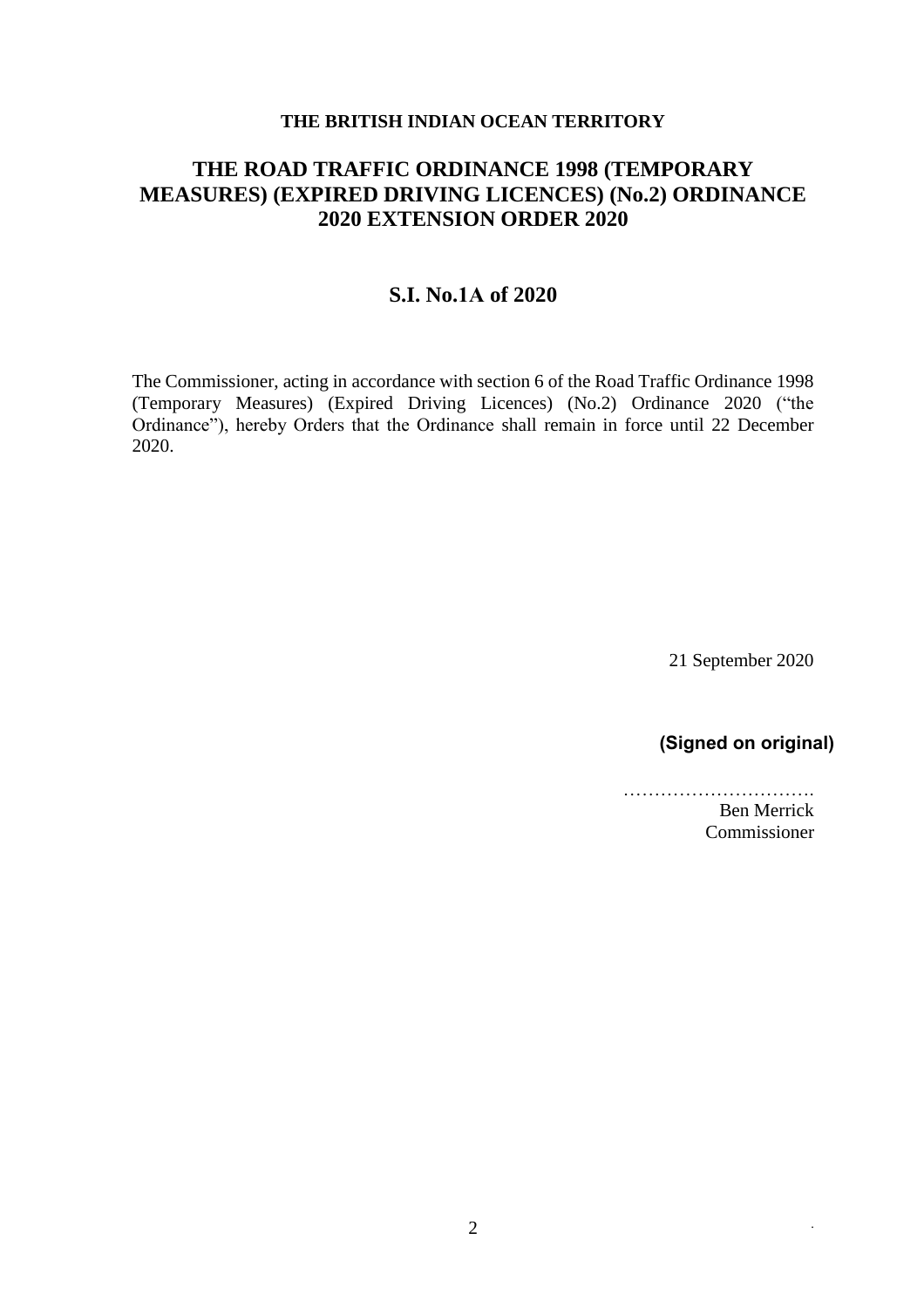

# **THE CRIMINAL PROCEDURE CODE 2019 (TEMPORARY MEASURES) (FIXED PENALTY NOTICES) ORDINANCE 2020 EXTENSION ORDER 2020**

**S.I. No.1B of 2020**

British Indian Ocean Territory Administration

All rights reserved. No part of this publication may be reproduced in any form or by any means (including photocopying or copying in electronic format) without the written permission of the Commissioner of the British Indian Ocean Territory, or otherwise as permitted under the terms of a licence from the British Indian Ocean Territory Administration.